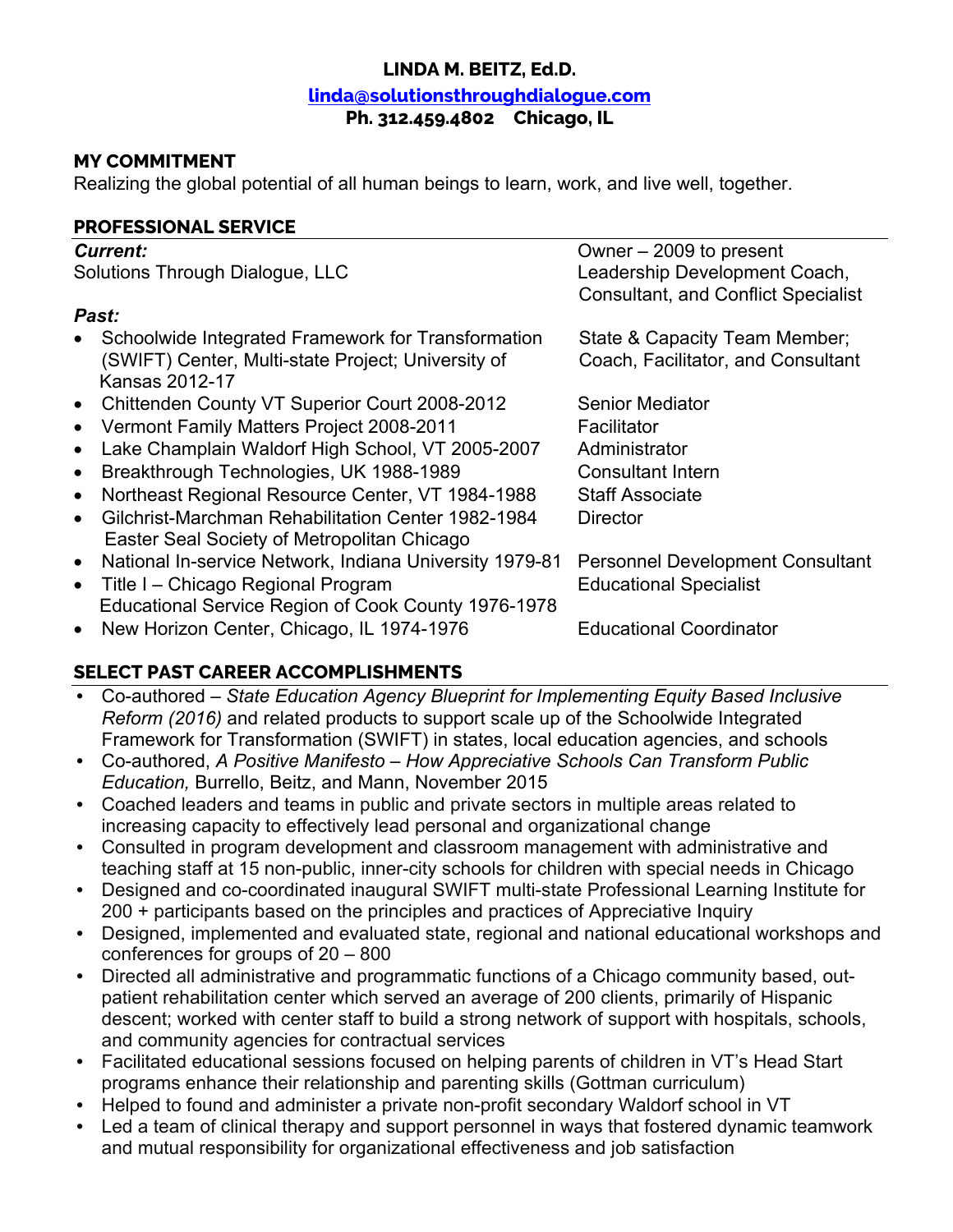- Mediated 200 + cases including disputes involving business/client, construction, education, landlord-tenant, debt collection, community, family and couples
- Provided differentiated technical assistance to NH and VT State Education Agency teams for successful implementation and scale-up of the Schoolwide Integrated Framework for Transformation (SWIFT) in districts and schools. Used the tools of implementation science and positive strengths based change to co-construct with SEA teams their work-scopes for SWIFT implementation, performance management, and continuous learning.
- Provided technical assistance to 40 of Indiana's special education planning districts in how to effectively plan and implement personnel development activities; created a network of support for information sharing and support
- Provided technical assistance, training and consultation for northeast state department personnel in areas relating to the effective implementation of The Education for All Handicapped Act; designed and coordinated implementation of overall evaluation plan for program effectiveness
- Responsible for all programmatic aspects of a Chicago educational day program which served 50 individuals of school age with severe to profound support needs

**Please refer to** Solutions Through Dialogue, LLC and LinkedIn for additional information and endorsements; recommendations available, on request.

# **SELECT PROFESSIONAL DEVELOPMENT AND COURSE CERTIFICATIONS**

- Academic Ombudsperson Training, University of Wisconsin, Madison WI (2012)
- Advanced Elder/Adult Family Mediator Training, Elder Decisions Division of Agreement Resources, LLC, Newton, MA (2009)
- Advanced Mediation Training Mediating Dangerously: Building Conflict Skills for Difficult Times, Kenneth Cloke (2008)
- Appreciative Inquiry: A Model for Positive Change in Human Systems, Certified Practitioner, Weatherhead School of Executive Management, Case Western Reserve University (2012)
- Arabic School Middlebury College, Summer Language School, VT (1988)
- Art of Developmental Coaching, Coaches Rising (2016)
- Being a Leader and the Effective Exercise of Leadership An ontological and phenomenological model of leadership (Abu Dhabi 2016)
- Coaches Rising Summit The Art of Deep Change, Coaches Rising (2016)
- Conflict Dynamics Profile, Eckerd College, Center for Conflict Dynamics (2010)
- Emerging Healthcare Communities (EHCCO) Inaugural Event -Think tank and dialogue on conflict resolution and collaboration in healthcare communities, Half Moon Bay, CA (2010)
- Harvard Negotiation Insight Initiative/Program on Negotiation at Harvard Law School, (2007)
- Immunity to Change Facilitator Certification Workshop (2018)
- In This Together Communication Wisdom for the World of Work, Ten Directions (2016)
- Leadership Circle Profile, Manager Edition, and Leadership Culture Survey 360-degree assessment designed to accelerate leadership effectiveness beyond traditional competencybased approaches, Full Circle Group (2016)
- Loving Couples, Loving Children Curriculum Training, Gottman Institute, Vermont Family Matters/Head Start Program (2008)
- Mediation and Conflict Studies, Woodbury College, Montpelier, VT (2007-8)
- Moving Through Impasse: How Dialogue Works at the Mediation Table, Public Conversations Project (2010)
- OASIS Conversations Leading with an Open Mindset to Maximize Potential (2017)